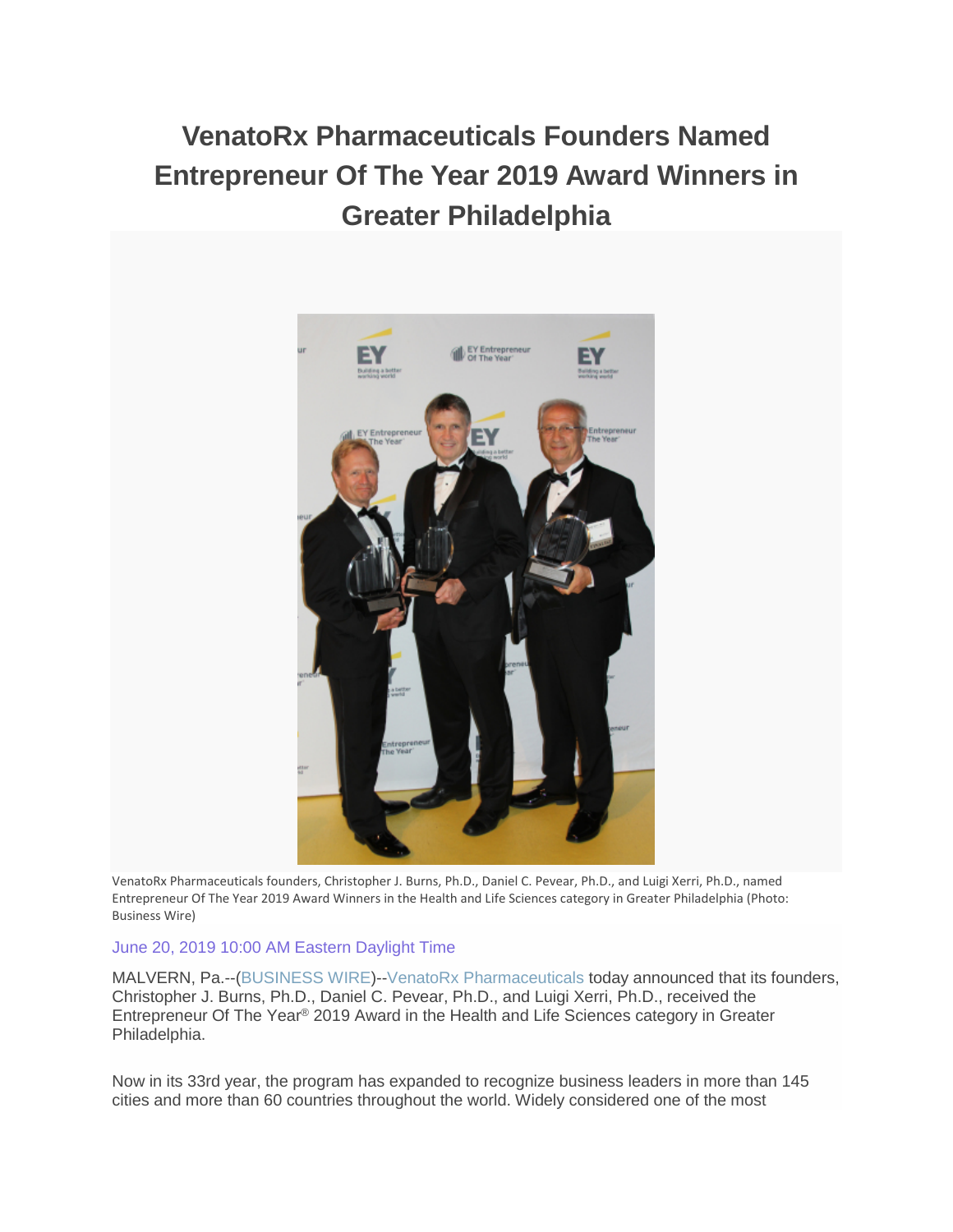prestigious business awards programs in the U.S., the award recognizes entrepreneurs and leaders of high-growth companies who are excelling in areas such as innovation, financial performance and personal commitment to their businesses and communities, while also transforming our world.

"We are honored to receive the EY Entrepreneur Of The Year 2019 award and share this recognition with our esteemed colleagues who work tirelessly every day to realize our mission and vision to discover—and ultimately make clinically available—new medicines to treat multi-drug-resistant infections ('superbugs') and hard-to-treat viral infections," said Drs. Burns, Pevear and Xerri. "We are proud that all of our investigational molecules are discovered internally. We have built a world-class, in-house, R&D organization that has filed over 100 patents spanning multiple research programs. We look forward to representing the Greater Philadelphia area health and life sciences community on a national stage and to sharing our story."

Drs. Burns, Pevear and Xerri were selected as winners by a panel of independent judges. Regional award winners are eligible for consideration for the Entrepreneur Of The Year National competition. Award winners in several national categories, as well as the Entrepreneur Of The Year National Overall Award winner, will be announced at the Entrepreneur Of The Year National Awards gala in Palm Springs, California, on November 16, 2019. The awards are the culminating event of the Strategic Growth Forum®, the nation's most prestigious gathering of high-growth, market-leading companies.

## **About Entrepreneur Of The Year®**

Entrepreneur Of The Year®, founded by EY, is the world's most prestigious business awards program for entrepreneurs. The program makes a difference through the way it encourages entrepreneurial activity among those with potential and recognizes the contribution of people who inspire others with their vision, leadership and achievement. As the first and only truly global awards program of its kind, Entrepreneur Of The Year celebrates those who are building and leading successful, growing and dynamic businesses, recognizing them through regional, national and global awards programs in more than 145 cities and more than 60 countries. [www.ey.com/eoy](https://cts.businesswire.com/ct/CT?id=smartlink&url=http%3A%2F%2Fwww.ey.com%2Feoy&esheet=52002557&newsitemid=20190620005398&lan=en-US&anchor=www.ey.com%2Feoy&index=2&md5=c7b394fcce18d758129eb2b18f0b3c7b)

Founded and produced by Ernst & Young LLP, the Entrepreneur Of The Year Awards are nationally sponsored by SAP America and the Ewing Marion Kauffman Foundation. In Greater Philadelphia, sponsors also include PNC Bank, Donnelley Financial Solutions, Murray Devine & Company, SolomonEdwards Group, Ballard Spahr LLP, Morgan, Lewis & Bockius LLP, Pepper Hamilton LLP and Simkiss & Block.

#### **About EY**

EY is a global leader in assurance, tax, transaction and advisory services. The insights and quality services we deliver help build trust and confidence in the capital markets and in economies the world over. We develop outstanding leaders who team to deliver on our promises to all of our stakeholders. In so doing, we play a critical role in building a better working world for our people, for our clients and for our communities. EY refers to the global organization, and may refer to one or more, of the member firms of Ernst & Young Global Limited, each of which is a separate legal entity. Ernst & Young Global Limited, a UK company limited by guarantee, does not provide services to clients. For more information, please visit [www.ey.com.](https://cts.businesswire.com/ct/CT?id=smartlink&url=http%3A%2F%2Fwww.ey.com&esheet=52002557&newsitemid=20190620005398&lan=en-US&anchor=www.ey.com&index=3&md5=15c5b7314b23c2bd256298bdc918cdda)